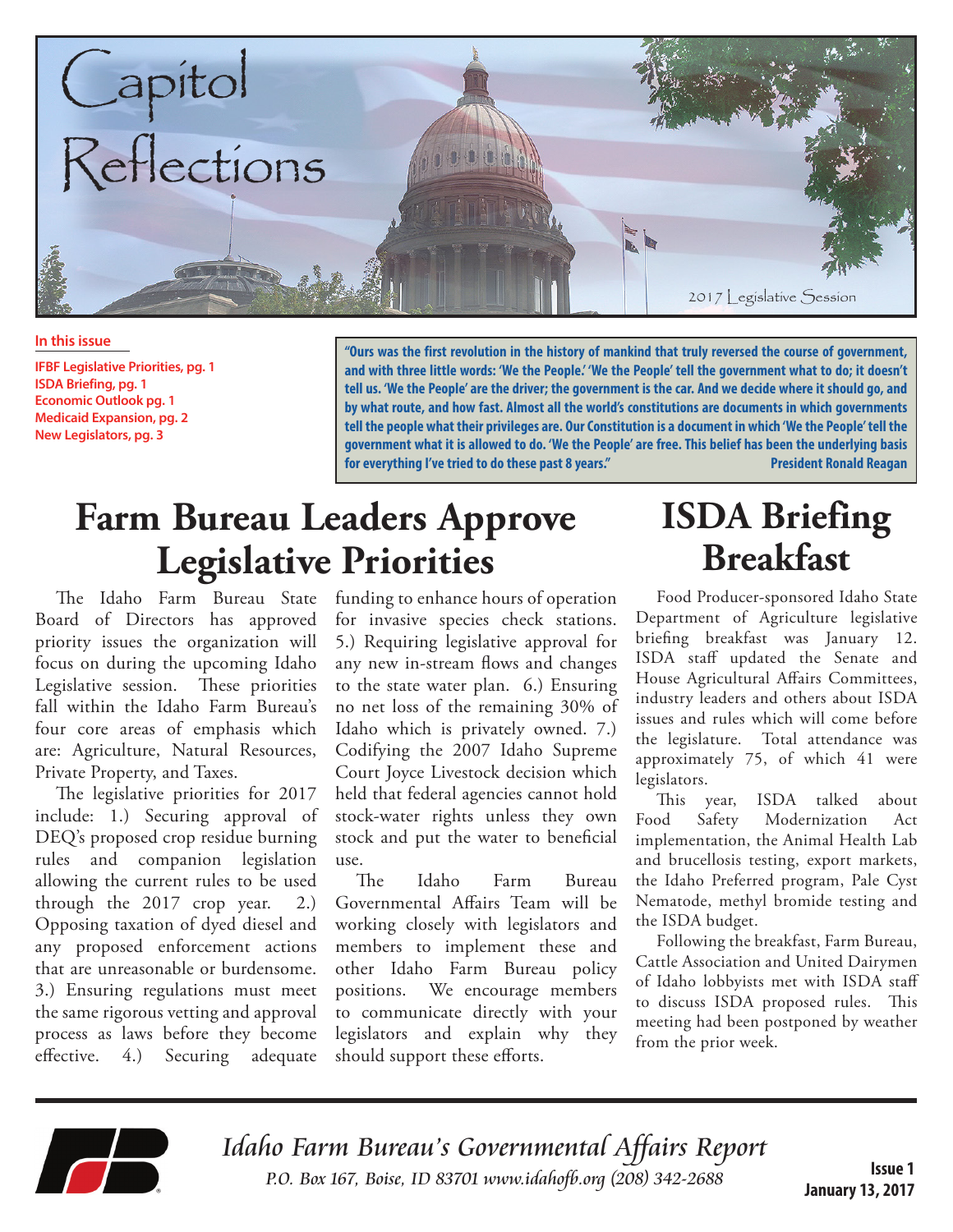### **Economic Outlook and Revenue Assessment Committee**

On Thursday, January 5, prior to the beginning of the legislative session, the Joint Economic Outlook and Revenue Assessment Committee met for a full day of hearings and presentations regarding the state's economy. The committee will use this information to project how much tax revenue will be available for the next year's budget, while also helping legislators gauge the overall economic situation in the state.

Idaho's population continues to grow, but at a slightly slower rate than the two previous decades reported presenters at the hearing. The state's chief economist, Derek Santos, stated that he anticipates moderate growth for Idaho's economy for the next couple of years, with several key economic indicators suggest that the economy is strengthening. Megan Ronk, director of the Idaho Department of Commerce, said that she is very optimistic on business growth throughout the state.

Agriculture production and processing remain as Idaho's leading industry. Dr. Garth Taylor from the College of Agriculture at the University of Idaho gave an overview of the agriculture industry throughout the state and highlighted Idaho's agribusiness as having the largest percentage of direct and indirect sales for Idaho's economy. More than any other industry in the state.

Of the fifty states, Idaho has the fourth largest agriculture economy as a contributor to state GDP and is third in the nation for net farm income. As a measure of net farm income and cash receipts, Idaho is the West's third largest agriculture state, only behind California and Washington. Dr. Taylor explained that one of every five dollars in sales is directly or indirectly created by Idaho's agribusiness.

Although many of these statistics are impressive, the state's agriculture economy has struggled throughout the past years. Dr. Taylor explained that poor commodity prices, a strong U.S. dollar, low exports and record yields were some of the leading factors to a difficult 2016 year. Last year, cash farm receipts dropped nearly 4% from 2015 levels, and Idaho agriculture exports dropped 40% over the past two years. Net farm income remains volatile in the industry, with forecasts over 10% lower than 2015.

Despite these struggles, Idaho's agriculture is still out-preforming the overall U.S. agriculture industry in adjusted cash receipts since 1980. Dr. Taylor explained that the farming sector will always be a stabilizing influence on the state's economy due to the fact that producers will continue to purchase their inputs for next year's crop. Livestock will still need to be fed, seeds will still be sown, and Idaho's agriculture will continue as Idaho's strong economic base.

## **Medicaid Expansion Dies as Repeal of ACA Gains Momentum**

This week, Dean Cameron, Director of the Idaho Department of Insurance, shared some thoughts about healthcare issues at a meeting of the Idaho Association of Commerce and Industry. His comments were candid and pointed. He stated that Idaho was well positioned if the Trump Administration and Congress follow through on their promise to repeal the Affordable Care Act (ACA). Unlike many other states, Idaho has not changed our statutes substantially to conform with the ACA, and we have a solid foundation of pre-ACA legislation that will serve our state well after repeal. He expects repeal to happen within the next 12-18 months so that Congress can run for reelection on this issue. He also believes that the Senate can accomplish a repeal without a 60 vote majority through the reconciliation process.

He noted that the healthcare

insurance market in Idaho will not be horrible post-ACA as some are predicting. Idaho had put many reforms in place prior to the ACA that were working well and will be a benefit to Idahoans in a post-ACA market. Director Cameron also reminded attendees that Idaho enjoys a very robust insurance carrier marketplace with six carriers in the market and no counties with fewer than three options. Nationally, one-third of counties have only one carrier.

House Speaker Paul Ryan is proposing to give a health insurance premium tax credit to all Americans. Director Cameron thought this would be a good start in replacing the ACA and would also benefit many Idahoans in the so-called "gap" population.

Bottom line, Director Cameron told IACI that Idaho is well positioned and does not need to do anything if the ACA is repealed. He did say that we need more competition in our healthcare provider community, which would assist in bringing down pricing and increasing the quality of care. It was good to hear someone so knowledgeable about the health-care insurance industry reassuring business leaders from around the state that repeal of the ACA would not be a catastrophe, and that there is no need for the legislature to jump into any actions which may not be necessary or could potentially be counter-productive. Due to this momentum for repealing the ACA in Congress, the discussions about Medicaid expansion in Idaho have all but evaporated, which is right in line with IFBF policy opposing Medicaid expansion.